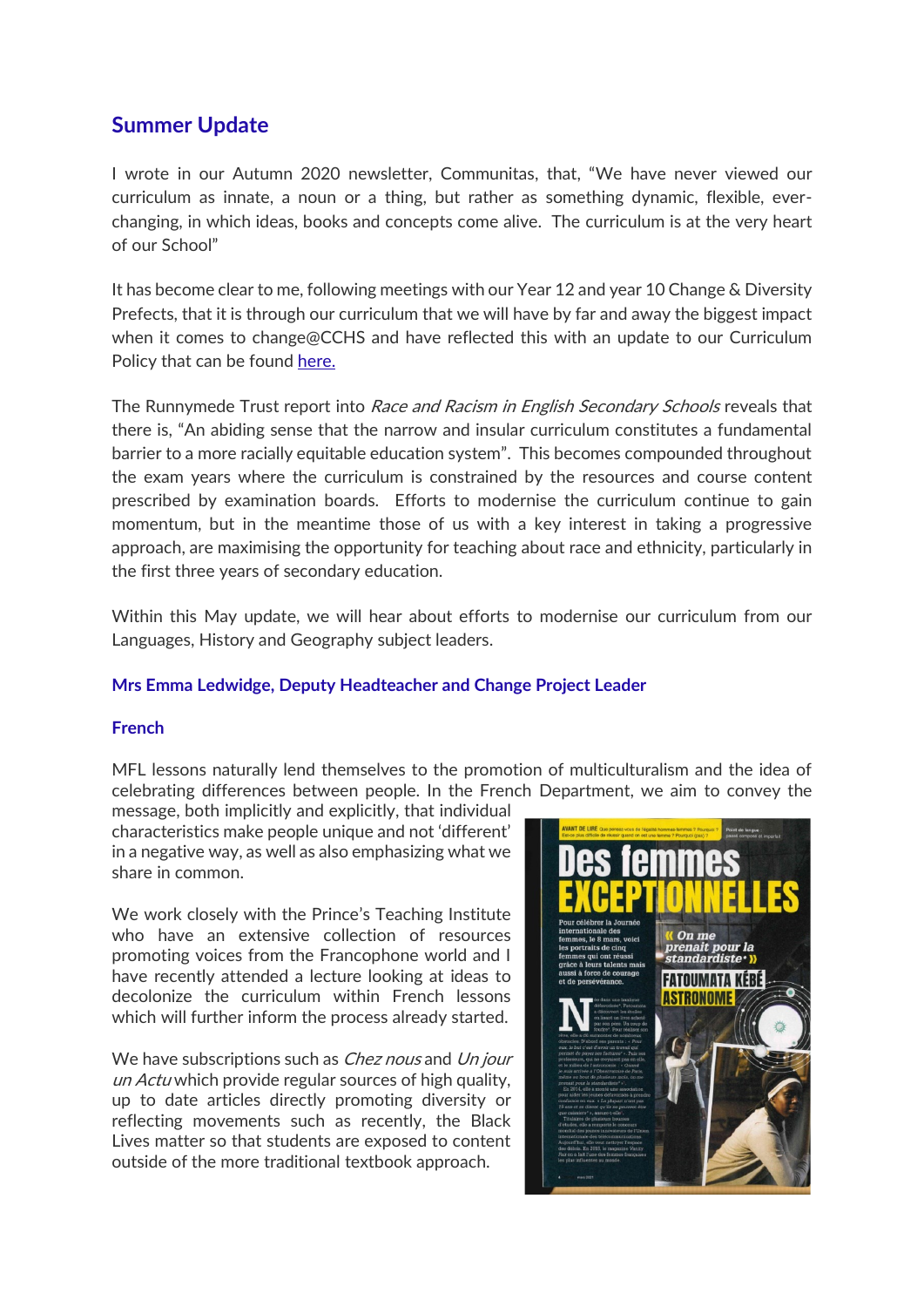We mark specific days such as International Women's Day by carefully selecting materials reflective of fresh new voices and current issues and particularly ensured this year that we drew from as wide a spectrum as possible in our choices of inspirational women. (Attached is a resource which had brilliant features on women in successful careers from various French speaking countries).

We have also done away with texts which felt dated in their portrayal of the Francophone African heritage and included new texts to draw attention to more up to date matters.

We aim to draw from as rich a source of customs as possible (after all, French is spoken in over 30 other countries in the world and over several continents!) and this year, we chose to focus on Christmas in Tahiti rather than mainland France to bring in a different perspective. We looked at shopping in Marrakesh rather than in Paris on our Year 11 shopping and transactions topic. When discussing where people live in Year 7, we make the point that not everyone in France lives in Provence or Normandy and showing ,through our choices of visuals, a more realistic representation of housing. We also draw attention where possible to the heritage brought over by the North African wave of immigration and how this has enriched the culinary landscape or the musical and artistic scene.

The process is still ongoing and, although the KS5 specification is entirely rooted in celebrating diversity and looking at the history of immigration, we feel that educational publishers of KS3 and KS4 and exam boards still have a way to go and a role to play in using content which is more reflective of this approach.

# **Mrs Virginie Caffier, Subject Leader: French**

#### **History**

The History Department are reviewing the curriculum currently to ensure going forward it is as diverse and inclusive as possible. This has included ordering new historical texts on subjects including the Haitian rebellion, the queer history of London and black British history for staff subject knowledge development and to use when planning lessons as part of the new curriculum.

History staff have also been engaging in external CPD on black and LGBTQ+ history to learn from experts on how to integrate these subjects into the school History curriculum.

KS3 textbooks are being reviewed and possible replacements inspected to ensure student resources are up to date and reflect current historical scholarship.

Mrs Dawson has been trialling new lessons on the history of the kingdom of Benin with Year 9 and Mr Hughes has been exploring new ways of teaching about the transatlantic slave trade with Year 8.

Mrs Dawson has reviewed existing student and alumnae feedback on the current History curriculum and will also be discussing with students what they feel is missing from their current KS3 History curriculum. She welcomes any further feedback as she prepares a first draft of what she hopes will be a dynamic new CCHS KS3 History curriculum.

# **Mrs Nicole Dawson, Subject Leader: History (September 2021)**